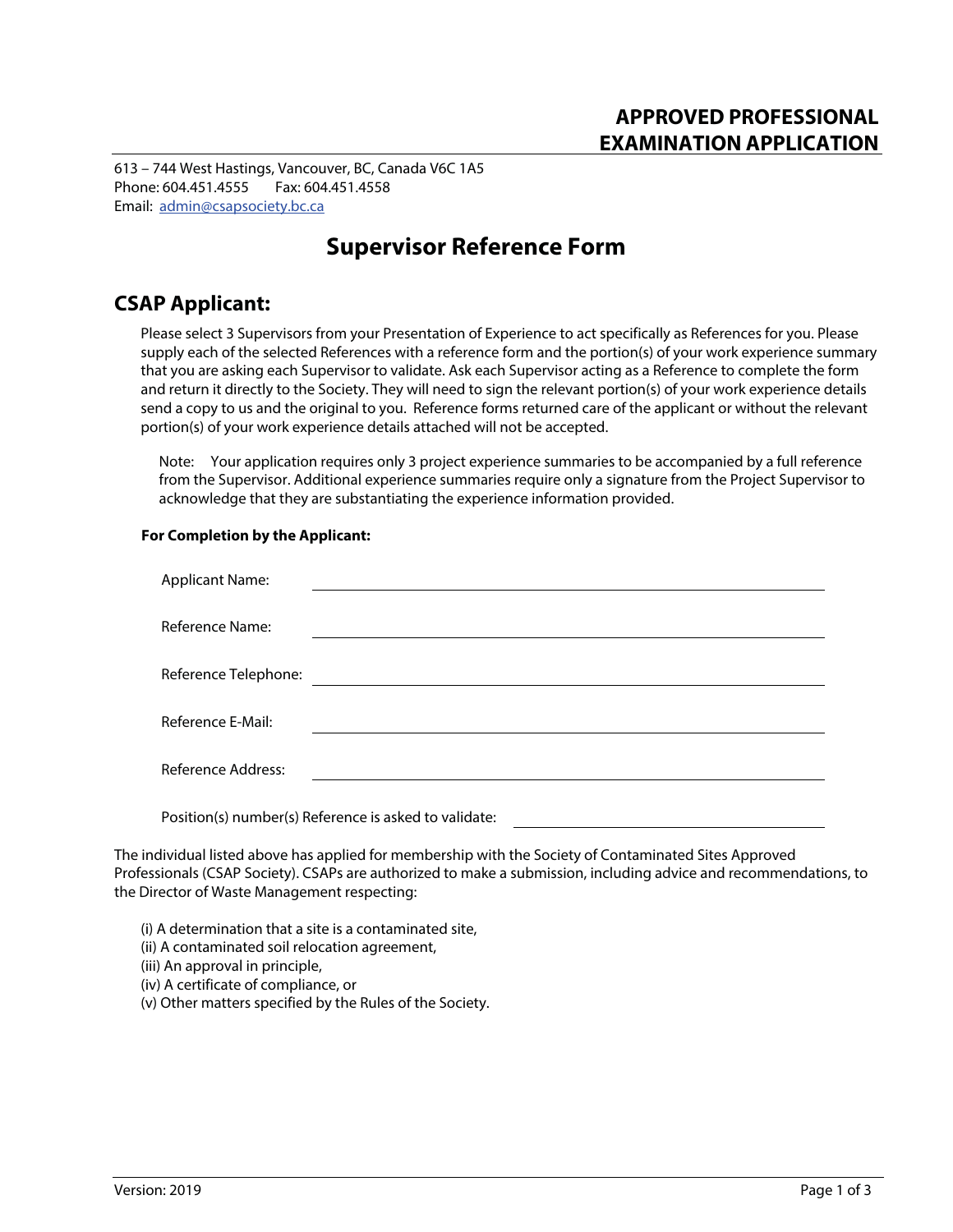The applicant has asked you to provide a reference to be considered by the Society when it reviews the candidate's application for membership. Because a large portion of the Society's evaluation process is based upon peer evaluation of the candidate, it is essential that you provide considered and candid responses to each of the questions below. These questions concern the professional capabilities and character of the candidate. Please answer all questions to the best of your direct knowledge only.

If, for any reason, you feel that you cannot provide a completed reference form for this applicant, please return the form to the Society with an explanation of why you are unable to complete the form.

Your completed reference form will be handled in accordance with the Freedom of Information and Protection of Privacy Act. Your comments will only be shared with the applicant in accordance with the Act upon his or her request and only if the comments cannot be attributed to you.

Please submit your completed form, with a signed copy of the relevant portion(s) of the candidate's work experience details as provided by the applicant, directly to the CSAP Society. Reference forms returned care of the applicant or without the relevant portion(s) of the applicant's work experience details attached will not be accepted. Please give original of signed relevant portion(s) to the candidate.

Should you have any questions about this form or about the CSAP Society, please do not hesitate in contacting Society staff.

## **For Completion by the Reference:**

#### **1. Are you a member of:**

| EGBC; Registration number:                                   |                                                                                                         |
|--------------------------------------------------------------|---------------------------------------------------------------------------------------------------------|
| CAB; Registration number:                                    |                                                                                                         |
| <b>BCIA</b> ; Registration number:                           |                                                                                                         |
| ACPBC; Registration number:                                  |                                                                                                         |
| Other Professional Organization:                             |                                                                                                         |
|                                                              |                                                                                                         |
| 2. For how long have you known the applicant personally?     |                                                                                                         |
| From (month/year)                                            | To (month/year)                                                                                         |
| 3. For how long have you known the applicant professionally? |                                                                                                         |
|                                                              |                                                                                                         |
|                                                              |                                                                                                         |
| the applicant? (e.g. supervisor, client, colleague)          | 4. For each of the positions that you are asked to validate, what was your professional relationship to |
| Position #                                                   |                                                                                                         |